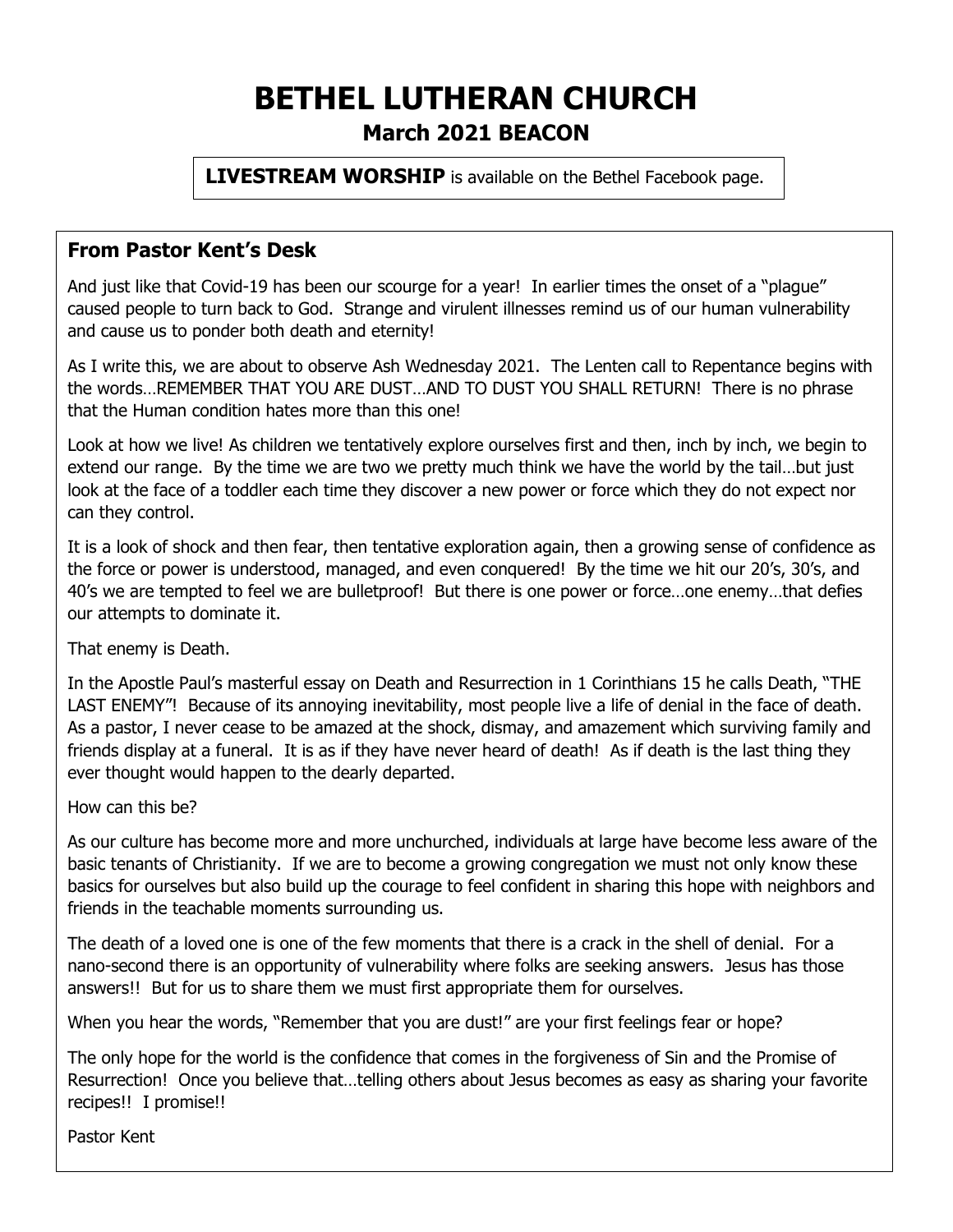# **February 14, 2021 Church Council Minutes**

(to be reviewed at the March Council meeting)

**Present**: Kyle Rice, Lane Luhring, Jeff Jacobson, Greg Carolus, Sherry Brouwer, Lee Rients, Dale Krohn, Jeremy Paulson, and Pastor Wallace

**Call to order** by President Rice, "In the Name of the Father, the Son and the Holy Spirit. Amen." **Devotions:** Kyle Rice – "What Love Is"

Approval of the Agenda: Motion to approve the agenda, seconded and approved.

**Approval of the January Minutes**: Motion to approve the January minutes, seconded & approved.

Approval of the Treasurer's Report: The Treasurer's Report was presented. The council was advised that the CCLI (copyright coverage) needed to be paid. Motion to approve the Treasurer's Report, seconded & approved.

**Pastor's Report:** Pastor Wallace reported that he officiated the funeral of Leona Wallbaum and the baptism of Leighton Luhring. He stated that visits with members slowed because of the weather the last couple of weeks. He advised that he spent a lot of time studying and preparing, stating that he was working through the supernatural unseen realm around us, as well as the spiritual realm.

## **Ministry Team Reports**: **Liaison Council Member**

- 1. Children & Youth: No meeting Jeremy Paulson
- 2. Outreach & Fellowship: No meeting Dale Krohn, Kyle Rice
- 3. Property Committee: No meeting Greg Carolus, Jeff Johnson
- 4. Worship & Music Ministry Team Lee Rients
- 5. Social Concerns: No meeting Lane Luhring, Sherry Brouwer
- 6. Mission/Benevolence Ministry Team: No meeting Jeff Jacobson

#### **Old Business**:

- 1. Secretary Position Kyle Rice will meet with Pam Jacobson on the need of establishing a job description, as well as hours and duties for a paid part-time secretary.
- 2. Internet improvements and or live stream services Pastor Wallace will meet with a member this week who is willing to donate an I-pad and components, which will have the capability of moving the screen picture during the service for members and others as they are watching the service online.
- 3. Church thermostats Dale Krohn and Jeff Jacobson will meet with Terry Drewelow and discuss protocols on weekly settings for heat in the church.
- 4. Pastoral Visits Discussion in reference to the Pastor conducting more visits with members of the congregation, whether it be by phone because of the pandemic or face-to-face visits. The Pastor explained some of the difficulties he has experienced but agreed that he will attempt to do more with assistance.

#### **New Business:**

- 1. Authorize signers on Bank Accounts Kyle Rice will check with the bank to ascertain whether or not a conflict would exist with Kyle signing checks and loans involving the church. A motion was made, seconded and approved that if there is a conflict, Vice President Dale Krohn and Council Person Jeremy Paulson will be authorized to sign checks and loans for Bethel Lutheran Church.
- 2. Committee Liaisons See Ministry Team Reports.
- 3. Protocol for Communion Assistants Due to Covid-19, Communion Assistants, acolytes, and the Pastor will partake in communion after the distribution of the Sacraments are completed for the rest of the congregation.
- 4. Ash Wednesday Soup Supper/Easter Breakfast There will be no Ash Wednesday Supper. Easter Breakfast tabled.
- 5. Summer BBQ Fund Raiser Dale Krohn has agreed to host a fund raiser sometime during the middle part of June with proceeds going to the Tuckpointing project. The council was agreeable. 6. RAGBRAI - Tabled

Motion to adjourn, seconded & approved. Closing Prayers/The Lord's Prayer

Submitted by Jeff Jacobson, Recording Secretary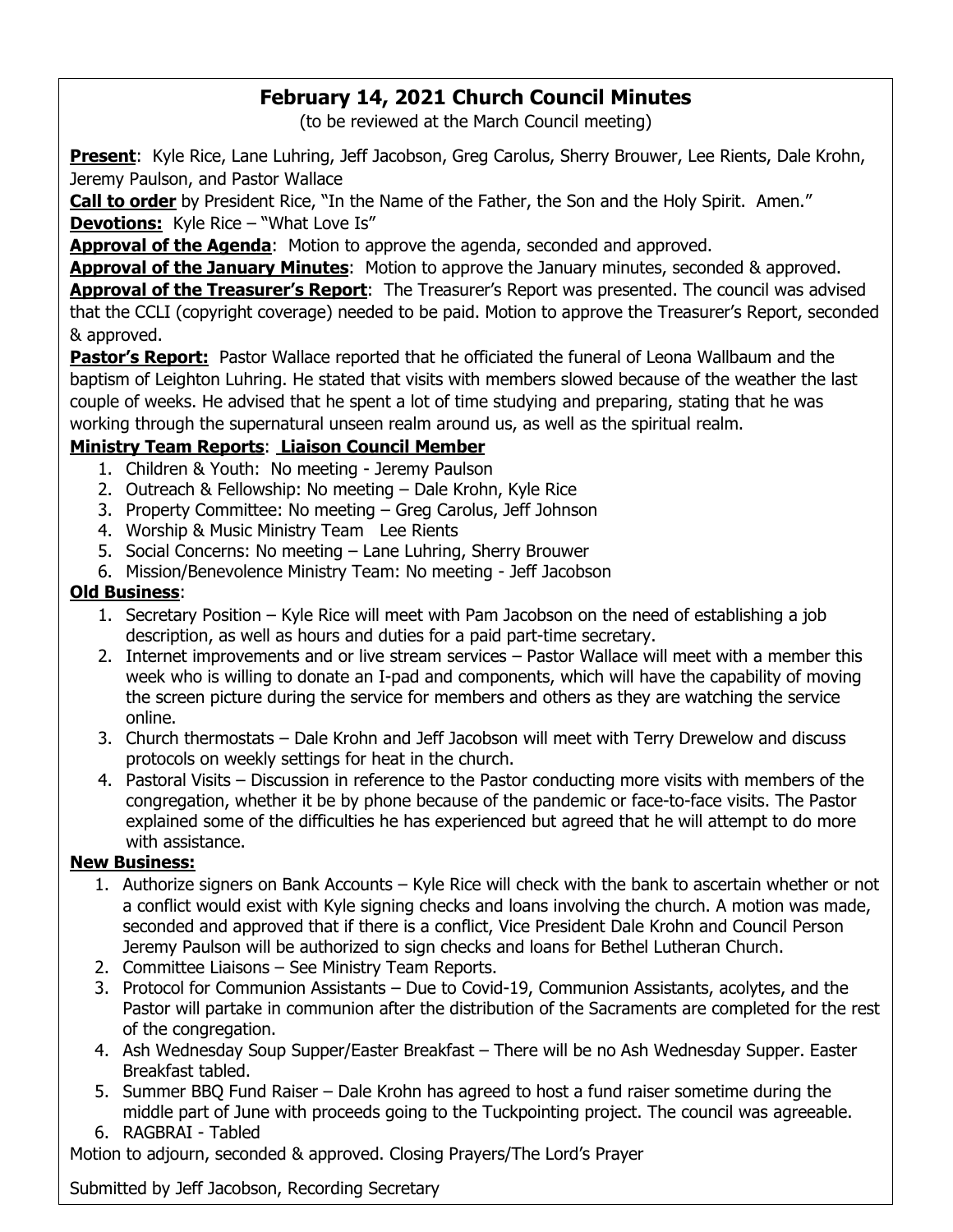## **Hey Bethel Lutheran Kids – BIG or Little!**

The Greek word translated "fellowship" in the New Testament is koinonia, meaning partnership, sharing in common, or communion. Fellowship with God is at its most basic, … agreement with Him in all things. The New Testament assures believers of this partnership. Not only do we have fellowship with God the Father, but we also have fellowship with His Son and the Holy Spirit. (1 Corinthians 1:9, 2 Corinthians 13:14, John 1:3)

It is important to know that fellowship with God comes exclusively through Jesus Christ. Jesus is the only way to the Father (John 14:6), yet throughout the ages man has attempted to devise other paths to God through false religions or to live in such a way as to merit His approval, … i.e., good deeds.

This relationship must be the basis of Christian fellowship. We can have friendships and relationships with unbelievers, but true Christian fellowship can only occur within the body of Christ. (The world-wide Body of Christ.)

You understand this if you have ever struck up a conversation with another Christian(s) who you have never met. Conversation comes easily. I can attest to this, as I have fellowshipped with "The Body of Christ" in many places. In India, a man garbed in a turban and short sarong, walked across the huge tent where we were doing medical/evangelical ministry. With outstretched arm, he boldly proclaimed, "Sister, there are no strangers in Jesus Christ"! … And so, there are not!

We are truly united to one another by our common beliefs, purposes, and goals. Yet Jesus said that His Kingdom is not of "this world" (John 18:36). We know that we are yet strangers in this "world", and we long for the time when we will be in our true home, … heaven.

True Christian fellowship reinforces these things in our mind and helps us to focus on Christ and His desires and goals for us. As iron sharpens iron, in true Christian fellowship Christians sharpen one another's faith and stir one another to exercise that faith in love and good works, all to the glory of God!

Our children need Christian fellowship also. Henceforth, Bethel Lutheran's Sunday School Valentine's Day Party. What pure JOY! We began with an indoor snowball fight. Criteria deciding whether a team was offensive or defensive was based on correct answers to questions about the 7 miracles in the Gospel of John which we have been studying for several weeks.

We also watched the movie, "Little Boy" which is about believing in miracles and the Power of God.

We ate pizza, popcorn, candy, and brownies, and…oh yes, fresh vegetables! (Smile.) Thanks to Brooke, Brittany, and Pastor Kent for helping out, and to the Bernards for bringing extra kids!

By the way, our Sunday School has grown! Yaay Jesus! We have varied ages, from 5 to 14. It's like a oneroom schoolhouse!

Because of this, I REALLY need people who can help out. One person per Sunday for now. I do the opening, show video, summarize lesson, lead an activity. What I need is for someone to do a craft with the younger kids while talking to them about the lesson. While contemplating this, please remember that you are planting "seeds" of hope and faith for a future generation! This is important business!

Speaking of future, our Spring curriculum will include New Testament heroes like James, Paul, Peter, and John the Baptist, to name a few. We will take a couple of Sundays to study and celebrate Palm Sunday and Easter.

God Bless you all, BIG and little, and be filled with the JOY of your salvation!

1 Peter 1:8-9, Though you have not seen him, you love him. Though you do not now see him, you believe in him and rejoice with joy that is inexpressible and filled with glory, obtaining the outcome of your faith, the salvation of your souls.

Rebecca Wallace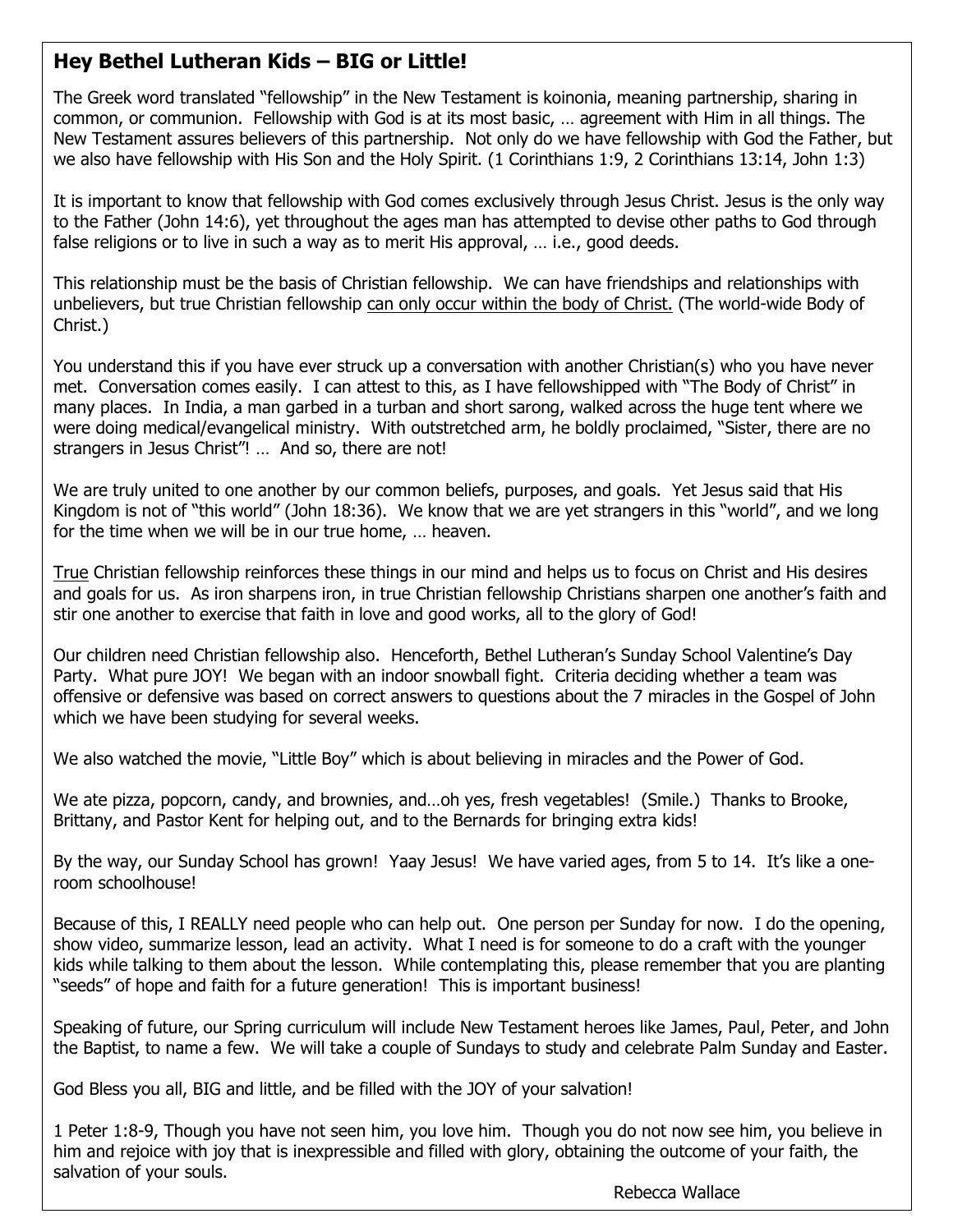# **Worship Assistant Schedule for March--Worship Service 9:00 am**

|                    | March 7                                   | March 14    | March 21       | March 28 |  |  |
|--------------------|-------------------------------------------|-------------|----------------|----------|--|--|
| <b>USHERS</b>      |                                           |             |                |          |  |  |
| ORGANISTS/PIANISTS | Janet Mennen/Sharleen Hubbard/Jill Pliner |             |                |          |  |  |
| <b>ALTAR GUILD</b> | Rachael Redman                            |             |                |          |  |  |
| <b>ACOLYTES</b>    | Gavin Bernard                             | Corryn Mann | Evan Palmer    | Ava Mann |  |  |
| <b>COMMUNION</b>   | Sherry Brouwer                            |             | Sherry Brouwer |          |  |  |
| <b>ASSISTANTS</b>  | Dale Krohn                                |             | Dale Krohn     |          |  |  |

## **February Summary of Attendance and Financial Contributions**

|                             | Attendance                                     | Bene./Mission | Current     | Parsonage<br>Improvements | Operation<br>Cornerstone -<br>Tuckpointing |
|-----------------------------|------------------------------------------------|---------------|-------------|---------------------------|--------------------------------------------|
| <b>Sunday, February 7</b>   | 33                                             | \$136.50      | \$1,915.50  | \$0.00                    | \$0.00                                     |
| <b>Sunday, February 14</b>  |                                                | \$117.50      | \$1,297.50  | \$0.00                    | \$0.00                                     |
| <b>Sunday, February 21</b>  | Pastor was ill; church services were canceled. |               |             | \$0.00                    | \$0.00                                     |
| January 1-February 21, 2021 |                                                | \$836.47      | \$11,202.25 | \$0.00                    | \$0.00                                     |

## **March Birthdays**

- 5 Jim Lupkes
- 6 Abigail (Knock) Hamilton
- 7 Ben Frieling
- 7 Ruth Zacharias
- 11 Ian Muller
- 20 Dennis Gerloff
- 20 Cindy Simon
- 26 Carol Chapman
- 27 Lee Aalfs
- 31 Michelle Rients

Email: bethelparkersburg@gmail.com Website: www.bethelparkersburg.org 'Like' & 'Follow' us on Facebook

# **March Anniversaries**

- 5 Bruce & Cindy Simon (39)
- 12 Bill & Irene Senne (60)
- 17 Bill & Jackie Hager (20)
- 20 Jim & Eileen Lupkes (55)
- 24 Randy & Connie Luhring (37)